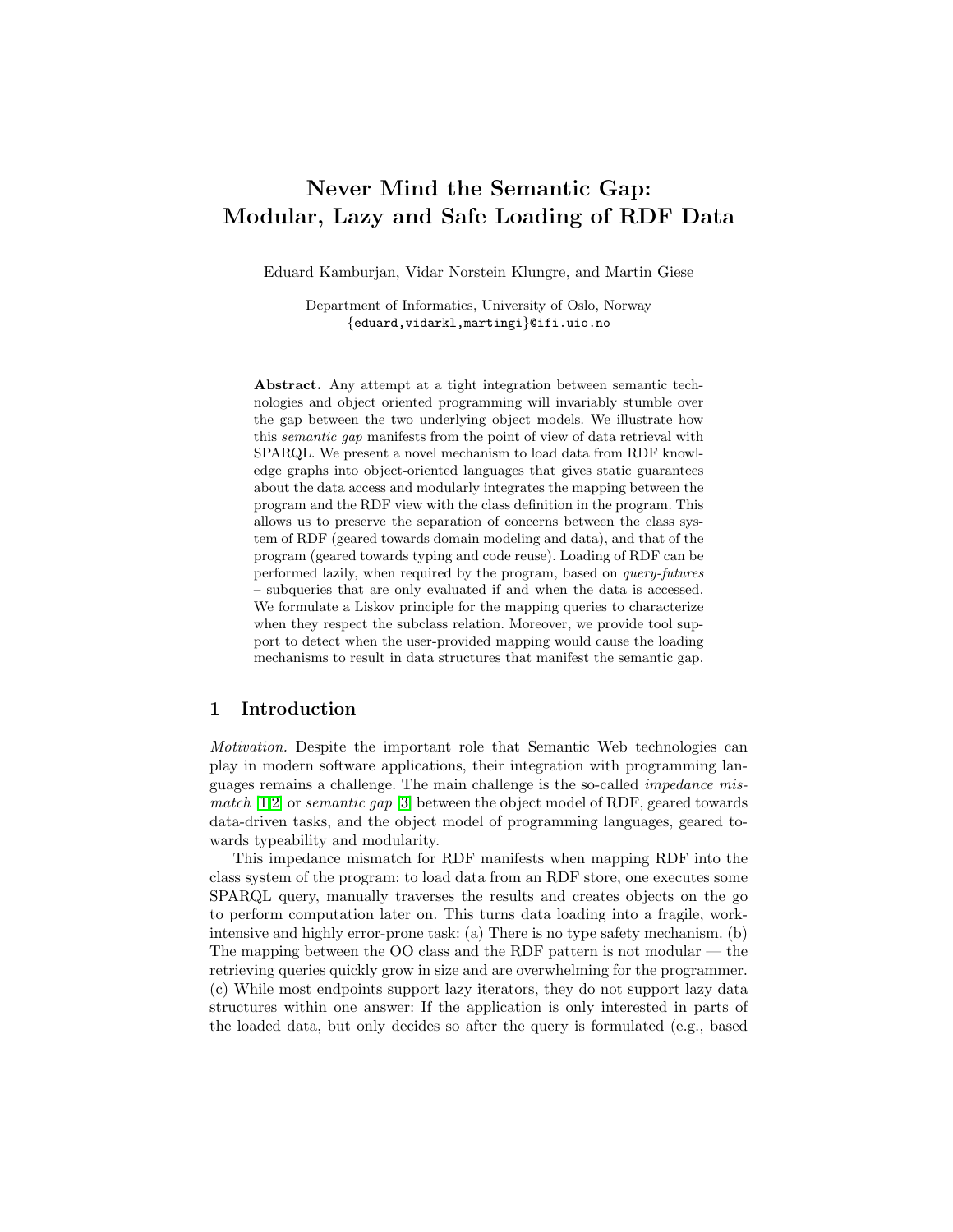on prior answers) it is not possible to postpone loading. (d) Finally, depending on the data model and retrieving query, one node in the RDF graph may be mapped to different objects, if it occurs in several answers.

In this work, we investigate *lazy, modular* and *type-safe* loading of data from RDF graphs into an object-oriented (OO) programming language. Instead of fighting the impedance mismatch, we embrace it and keep it under control: we clearly describe the structure for which such a mapping can be defined and give static analyses to warn the programmer about unintuitive effects.

Approach. We solve these challenges by providing tool support to the programmer: Our mapping tightly couples OO classes with graph patterns in RDF using a SPARQL query per OO-class. This query describes how to construct an object from an RDF graph, it does not establish a perpetual link between RDF nodes and OO objects. Moving the mapping from the point where the data is used to the program point where the data structures are defined simplifies modeling and allows reuse of queries. Reuse, in turn, is critical for maintenance. Without reuse, maintenance is aggravated if multiple queries perform similar data retrieval tasks, but are scattered over the program or dynamically manipulated.

Using the query containment-based typing mechanism presented in [\[4\]](#page-15-3), we directly address type safety and include support for OO inheritance: we always load the most specific class possible and give a static analysis that checks uniqueness of this class. Furthermore, we give a Liskov principle [\[5\]](#page-15-4) to statically check whether the retrieval query of a subclass correctly refines the retrieval query of the superclass. We give another analysis to inform developers whether multiple objects constructed during data access correspond to the same RDF node.

Integrating the mapping into the OO class structure enables us to perform lazy evaluation. Lazy evaluation only retrieves data if the computation indeed requires it. This is implemented as follows: When loading a class, its query is automatically executed. If a class has a field of another class type, this second query is lazily evaluated: The field is initialized with a *future*  $[6,7]$  $[6,7]$ . A future is a placeholder that contains the inner SPARQL query that is only evaluated when the future is explicitly accessed during a computation.

It is crucial to our approach that we do not relate concepts of RDF and OO to each other directly, i.e., do not enforce a one-to-one correspondence between OO objects and RDF individuals. Systems that try to close this semantic gap [\[3\]](#page-15-2) fail to address the fundamental differences in assumptions and modeling techniques in RDF/OWL and OO, most prominently the open-world assumption and multiple inheritance. Instead, we embrace the differences in modeling and give the programmer a systematic and safe way to close the gap specifically for their application. Thus, our system can be used to both relate the OO and RDF representation of some objects, but also as a type-safe container to load the results of queries, where such a relation is not desirable.

We give an informal example in Sec. [2](#page-2-0) and preliminaries in Sec. [3.](#page-3-0) Modular mappings are described in Sec. [4](#page-5-0) and inheritance in Sec. [5.](#page-8-0) Lazy loading is introduced in Sec. [6](#page-10-0) and evaluated in Sec. [7.](#page-12-0) Related work is given in Sec. [8.](#page-13-0)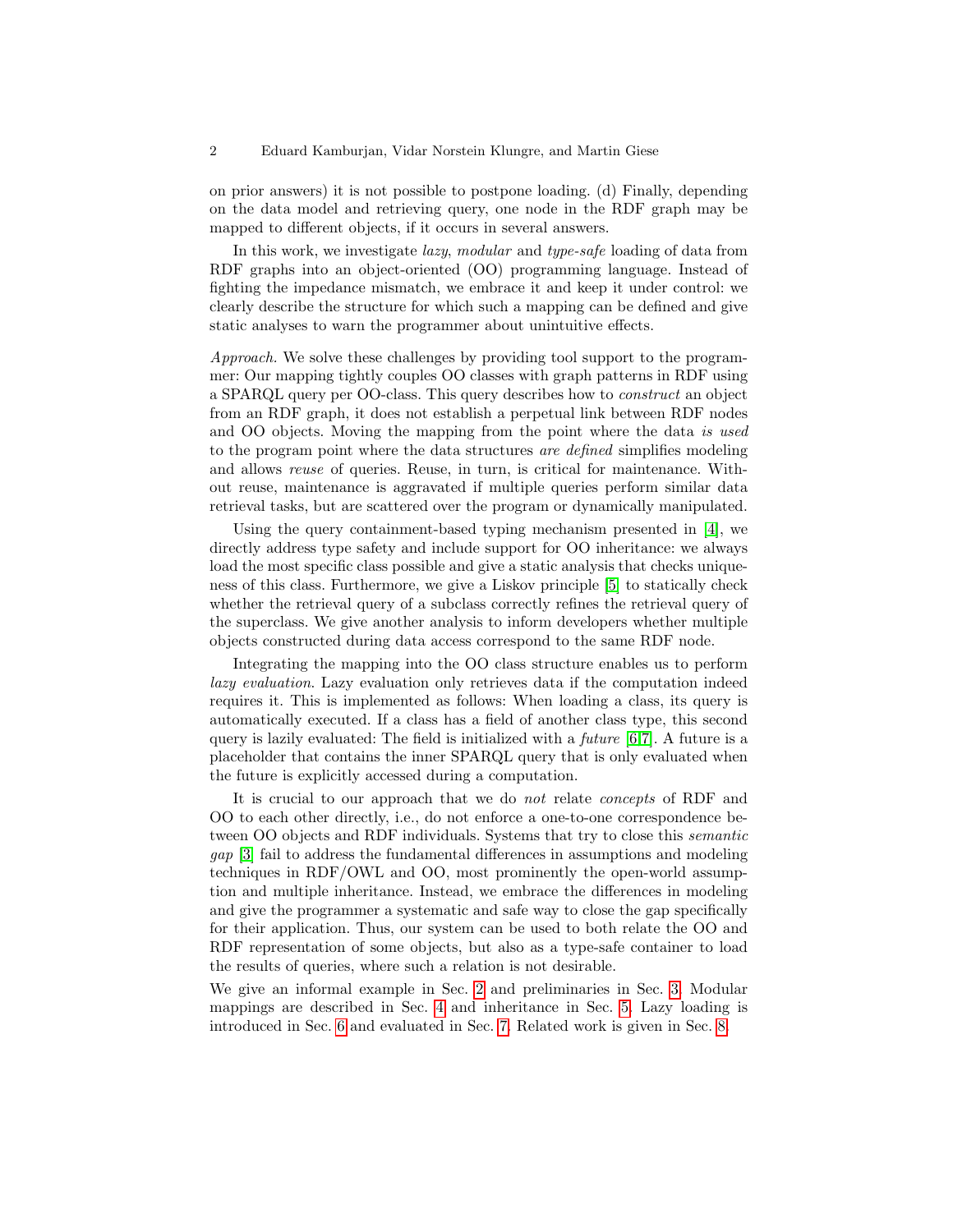```
1 List<Nodes> it =
2 query("SELECT * WHERE { ?o :id ?id; :stamp ?stamp; :back ?w1; :front ?w2.
3 ?w1 :wheelId ?wId1; :stamp ?last1. ?w2 :wheelId ?wId2; :stamp ?last2.
4 FILTER(?wId1 != ?wId2}.");
5 Int i = it.next().get("id"); // dynamic cast to Int6 Bike bike = new Bike(i, \ldots);
```
<span id="page-2-1"></span>Fig. 1. Dynamic data access with SPARQL.

# <span id="page-2-0"></span>2 Running Example

Before we formalize our approach, we give an informal example that shows the targeted application. We do not present advanced features, such as typing and inheritance here. The example is given in the LMOL language introduced in Section [6,](#page-10-0) where the exact syntax and runtime semantics are introduced. Consider the following domain model about bikes and an application that loads all bikes into its class structure. At a later point, the application will then use the data to perform some computation on the wheels. This is illustrated in Fig. [1](#page-2-1)

```
\existshasWheel.\top \sqsubseteq Bike back, front \sqsubseteq hasWheel \top \sqsubseteq \forallid.Int
\existsid.\top \sqcup \existsstamp.\top \sqsubseteq Bike \sqcup \existshasWheel<sup>-1</sup>. Bike
                                                                                             \top \sqsubseteq \forallstamp.Int
```
We observe the following: (a) the data access in line [5](#page-2-2) requires dynamic typing, (b) The connection between classes and data is established by a a query that is not modular w.r.t. nested classes, and (c) we may retrieve too much data: if the computation on a bike stops after the first wheel, then the second wheel should be not loaded in the first place. Note that it may not be known at the time the data is loaded which computations will be performed on it, thus, it is not always possible to adjust the query. Even when this is the case, it leads to the situation that several queries are manually optimized versions of the same data retrieval.

Our idea is twofold: We (1) annotate the class declaration with a SPARQL query to retrieve instances of the class, and (2) use futures for nested class structures. The following shows an annotated Wheel class and how to use it.

```
1 class Wheel anchor ?o
2 (Int wheelId, Int last) //id is the id of the wheel, not the IRI
3 end retrieve SELECT ?wheelId ?last
              WHERE{ ?o :wheelId ?wheelId; :stamp ?last. }
5 \ldots List<Wheel> it = load Wheel();
```
There is no Wheel class declared in the RDF vocabulary – the annotated query models retrieval. The load statement returns an iterator over all results of the query (in some preconfigured KB). Note that already here, we introduce a separation of concerns in the language: data modeling is concentrated on the class, while computations can be performed with **load** as an encapsulation mechanism. Indeed, it is not visible to the programmer what kind of KB access is performed. The following code block shows the annotation for the Bike class.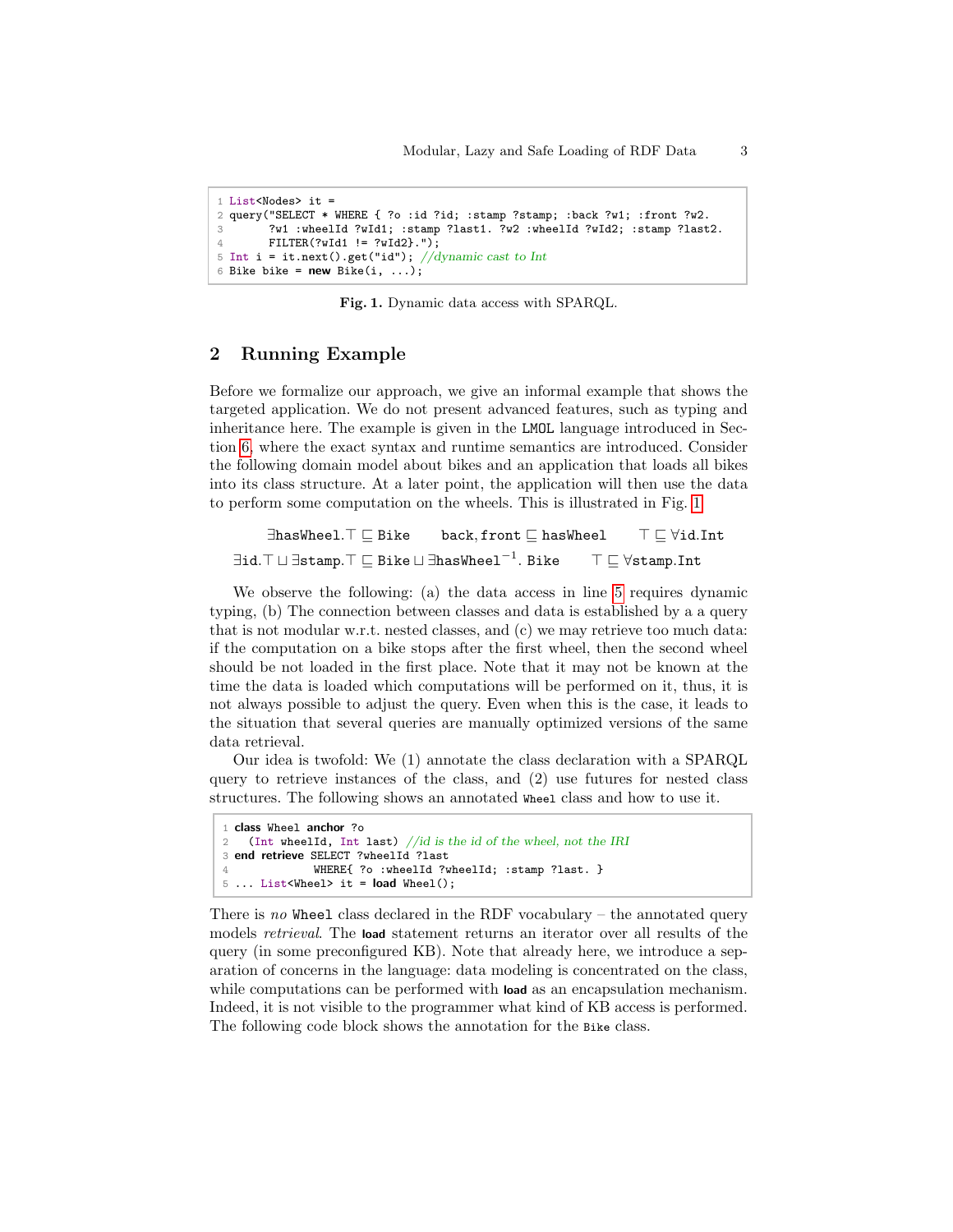4 Eduard Kamburjan, Vidar Norstein Klungre, and Martin Giese

```
1 class Bike anchor ?o(
2 Int id, Int last, //id is the id of the bike, not the IRI
3 link(?o :front ?front) QFut<Wheel> front,
4 link(?o :back ?back) QFut<Wheel> back)
5 end retrieve SELECT ?id ?last WHERE { ?o :id ?id; :stamp ?last. }
6 ...
7 List <br/>Shike> it = load Bike(); Bike bike = it[0]; List <Wheel> it = load bike.front;
8 List < Wheel > it = load bike.front;<br>9 Wheel w = it[0]:
    Wheel w = it[0];
```
<span id="page-3-2"></span><span id="page-3-1"></span>The Wheel instances are not described by the query. Their retrieval is already described in the Wheel class. The link annotation makes their loading lazy: When the load Bike() statement in line [8](#page-3-1) is executed, only the query of Bike is executed. The fields of the Wheel class are initialized with *futures*: containers that contain the delayed query of Wheel. It is only in line [9,](#page-3-2) when bike.front is accessed, that the query below is executed. Note that it is enriched with information from the original query. This is crucial to correctly connect the nodes.

1 SELECT ?wheelId ?last WHERE{ run:obj1 :front ?w1. 2 ?w1 :id ?wheelId; :last ?last. }

The annotations for lazy loading are illustrated in the figure to the right. The circles denote the parts of a graph retrieved by a single query and the thick edges are the link queries between the queries of the single classes. Lazy KB access aims to (1) make KBs more usable by reducing the load on the programmer and (2) allow a more flexible control over data loading by delaying the exploration of certain parts of the KB. The goal is not to replace all



possible usages of queries and we stress that the lazy loading mechanism subtly changes the way the KB is accessed in two ways: First, by delaying the query, we take control away from the query planner and give it to the program. While this reduces the possibilities to optimize on the query level, it allows the programmer to be more flexible in its data modeling. Secondly, lazy evaluation may retrieve too many objects in the first step, as it is not known whether the next query will succeed or not. For example, the original query above will not return bikes with only one wheel, while lazy loading will do so and create a Bike object with one Wheel field evaluating to null. We address this by allowing to flatten the queries of nested classes to one overall query, but note that this is not possible for (mutually) recursive class structures.

# <span id="page-3-0"></span>3 Preliminaries

Semantic Web. We assume that the reader is familiar with the basics of established technologies of RDF KBs and SPARQL, and only repeat basic notation.

A knowledge base  $\mathcal{K} = (\mathcal{T}, \mathcal{A})$  is a pair of a TBox  $\mathcal{T}$  and an ABox  $\mathcal{A}$ . We represent the ABox as a set of triples. A query is denoted as  $\mathbb{Q}(\overline{x})$ , where x ranges over variables. Given a query  $\mathbb{Q}(\overline{x})$ , we say that  $\overline{x}$  are its answer variables. The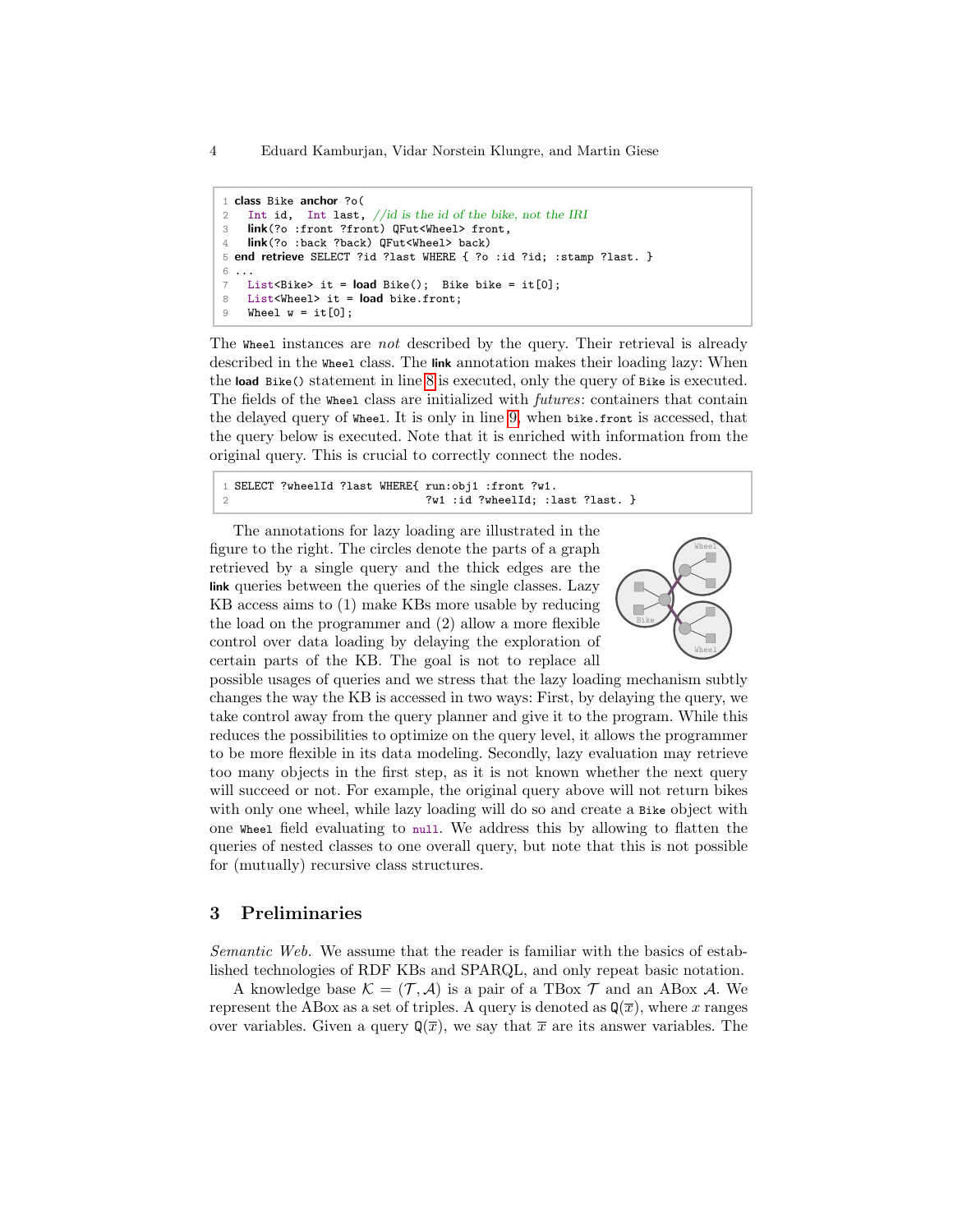| $T ::= C   List < C >   Int   $ | Prog $:=$ Class main s end Types and Programs                                                               |             |
|---------------------------------|-------------------------------------------------------------------------------------------------------------|-------------|
|                                 | Class ::= class $C(\overline{T} \overline{f})$ end s ::= T v:=rhs;   e.f:=rhs;   s s Classes and Statements |             |
|                                 | rhs ::= new $C(\overline{f} = e)$   e e ::= null   v   n   e.f   e[e]                                       | Expressions |

<span id="page-4-0"></span>Fig. 2. Surface Syntax. The notation  $\overline{\phantom{a}}$  denotes lists, f ranges over fields, v over variables, n over literals and C over class names.

query Q may contain non-answer variables as well. If it has two answer variables, then we say that  $\mathbb Q$  is binary. Given two queries  $\mathbb Q_1, \mathbb Q_2$ , we define their conjunction  $Q_1 \wedge Q_2$  as the query that returns the intersection of answers to  $Q_1$  and  $Q_2$ . We say that a query  $Q_1$  is contained in another query  $Q_2$  over a TBox  $\mathcal T$  under an entailment regime er, written  $Q_1 \sqsubseteq_{er}^{\mathcal{T}} Q_2$ , if for every ABox A each answer to  $Q_1$  over  $(\mathcal{T}, \mathcal{A})$  under er is also an answer to  $Q_2$  over  $(\mathcal{T}, \mathcal{A})$  under er. We say that two queries are equivalent, written  $Q_1 \equiv_{\mathsf{er}}^{\mathcal{T}} Q_2$ , if they contain each other. Furthermore, a query is said to be unsatisfiable under a TBox  $\mathcal T$  if it has no possible answer under  $\mathcal T$ . Given two binary queries  $\mathbb Q_1(2a, 2b)$ ,  $\mathbb Q_2(2c, 2d)$  which have no variable in common, we define the concatenation  $\mathbf{Q}_1(2a, 2b) \circ \mathbf{Q}_2(2c, 2d) =$  $Q_3(2a, 2d) = Q_1(2a, 2x) \wedge Q_2(2x, 2d)$ . We say that a binary query  $Q_1(2a, 2b)$  is the inverse of another binary query  $\mathbb{Q}_2(2a, 2b)$  if  $\mathbb{Q}_1(2a, 2b) \equiv_{\text{er}}^{\mathcal{T}} \mathbb{Q}_2(2b, 2a)$ .

Programming Model. We use a minimal object-oriented programming language to illustrate our approach. While the implementation works on a full programming language with methods and additional statements, such as branching or loops, and the method itself can be adapted on top of any OO language, we give here only the minimal fragment to focus on the interaction between OO and RDF in a minimal setting. In this section, we give the basic structure of the language, while the later sections will extend it with a modular mapping (Sec. [4\)](#page-5-0), inheritance (Sec. [5\)](#page-8-0), and lazy loading (Sec. [6\)](#page-10-0).

#### <span id="page-4-1"></span>Definition 1 (Syntax). The syntax of our base language is given in Fig. [2.](#page-4-0)

A program is a set of classes, each defined by a set of fields and a name, and a main block, which is a sequence of statements. As statements we only consider assignments to fresh variables and fields, as well as object creation and sequence. For types we assume at least integers and parametric lists (to store the results of data loading). Expressions are standard, e[e'] is list access.

The runtime semantics is defined using a standard Structured Operational Semantics (SOS) [\[8\]](#page-15-7), i.e., a set of rewrite rules on runtime configurations. A runtime configuration contains the class table, the created objects and the statement that remains to execute. A rewrite rule takes a runtime configuration and transforms it by executing the next statement.

Definition 2 (Runtime Semantics). A configuration conf is defined by:

<span id="page-4-2"></span> $\mathsf{conf} ::= (\mathcal{K}, \mathsf{CT}) \, \, \mathbf{s} \, \, (\sigma, \mathsf{obs}) \qquad \mathsf{obs} ::= \mathbf{obj}(\mathtt{X}, \mathtt{C}, \rho) \, \, | \, \, \mathsf{obs}, \mathsf{obs}$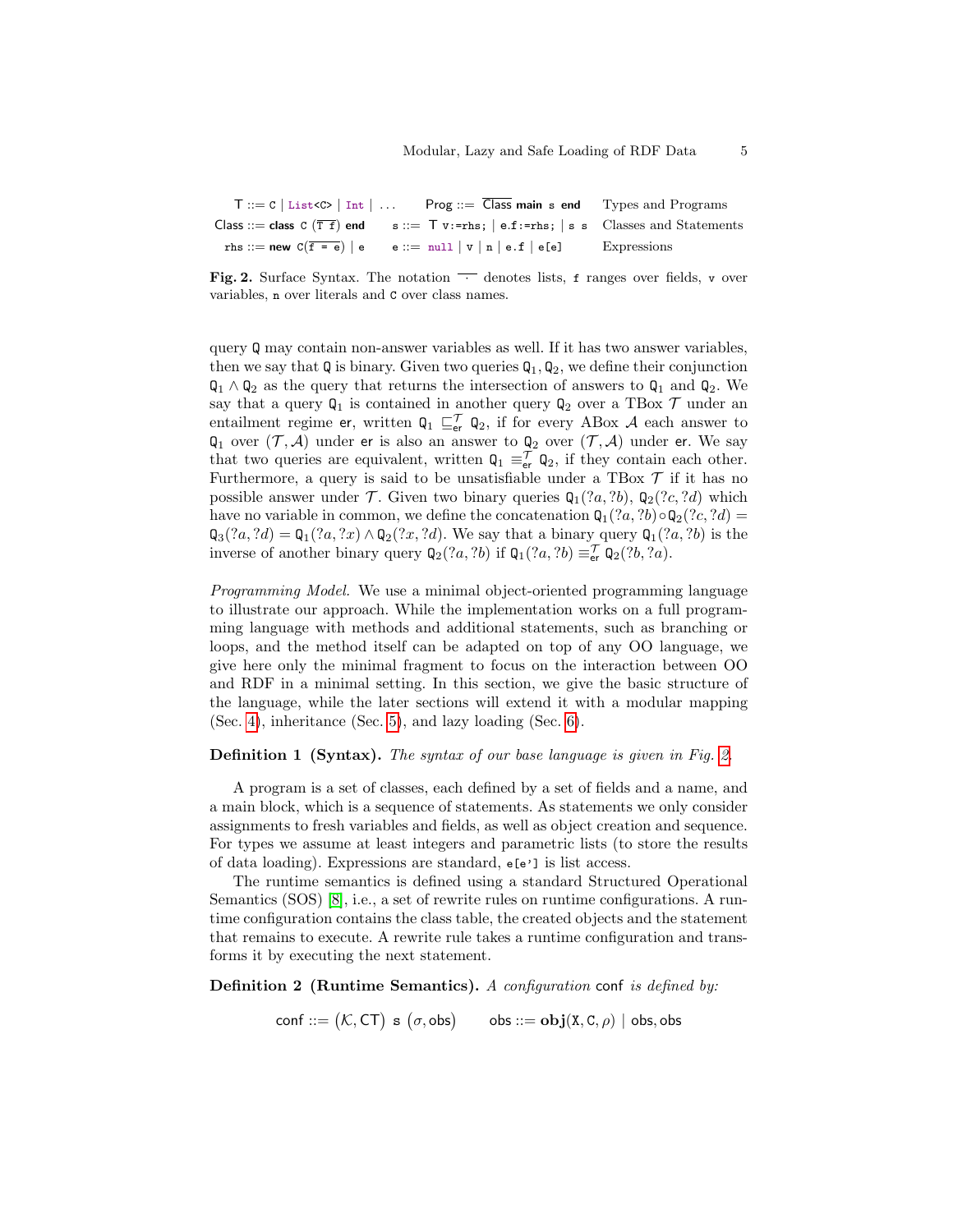Where K is a knowledge base,  $CT$  is the class table, a map from class names to the set of their fields,  $\sigma$  is a map from the variables in the main block to the literals or object identifiers,  $s$  is a statement or the special symbol  $\epsilon$  for termination, and obs is a list of created objects. An object  $obj(X, C, \rho)$  has an identifier X, a class c and a store  $\rho$  that maps all fields of c to literals or object identifiers. We say that an object is well-formed if  $\rho$  respects the annotated type, i.e., maps each field to a literal of the fitting data type or to an object of the correct class.

Malformed objects can lead to undefined operations and our type system ensures statically that they do not occur at runtime.

An SOS-rule has the form  $\text{conf}_1 \to \text{conf}_2$ , optionally with some conditional premises that have to hold for the rule to be executable. Additionally, the function  $\llbracket \cdot \rrbracket_{obs}^{\sigma}$  evaluates an expression to a literal or object identifier, given a certain local store and a set of objects. We give only the rule for assignment of side offert local store and a set of objects. We give only the rule for assignment of side-effect free expressions to local variables here, which we need in the following.

$$
\text{(assign-local)} \ \frac{\llbracket\mathbf{e}\rrbracket_{\text{obs}}^{\sigma} = l}{\big(\mathcal{K}, \text{CT}\big) \ \text{T} \ \text{v} \ := \ \mathbf{e}; \ \mathbf{s} \ \big(\sigma, \text{obs}\big) \to \big(\mathcal{K}, \text{CT}\big) \ \mathbf{s} \ \big(\sigma[\mathbf{v} \mapsto l], \text{obs}\big)}
$$

### <span id="page-5-0"></span>4 Modular Loading

<span id="page-5-1"></span>We extend the syntax with annotations that instantiate object instances from RDF graphs and add a statement to construct and execute the query for a class.

Definition 3 (Syntax of MOL). The syntax of MOL is the one of Def. [1,](#page-4-1) with the rule for classes replaced, and the rule for expression extended by the following, where Q ranges over SPARQL queries and x over SPARQL variables.

Class ::= class C anchor 
$$
x ([link(Q)]^2 T f)
$$
 end retrieve Q  $rhs ::= ... | load C()$ 

The class definition now contains a query annotated with retrieve, which maps graph patterns to object instances. Additionally, it contains an anchor variable, which must occur in the retrieve query and is used to construct queries for nested classes. Finally, the link clause of each field of class-type links the graph pattern of this class with the graph pattern of the class of the field in question.

We write  $\mathsf{anchor}_\mathsf{C}$  for the anchor variable of a class,  $\mathsf{query}_\mathsf{C}$  for its retrieve query and  $\text{link}_{C,f}$  for the linking query. We assume the following, easy to check, syntactical restrictions: (1)  $query<sub>C</sub>$  has a connected graph pattern containing anchor<sub>C</sub> and one variable  $?v_f$  for each field c.f that has a data-type (2) link<sub>C,f</sub> (anchor<sub>C</sub>, ?v<sub>f</sub>) is a binary SPARQL query with a connected graph pattern. The set of fields  $f$  with linking queries in c is denoted  $cf(c)$ . For our mapping, all fields of the class, as well as the fields of objects referred to are mapped to one query variable. This is not possible in general: for example, consider class Link anchor ?o (link(?o :next ?x) Link x) end retrieve ?o a :C – there is no bound on the retrieved object, which can be an arbitrarily long list, so there is no a priori bound on the number on variables for the query. We can identify classes for which we can construct a finite query as forward-cycle-free in their structure.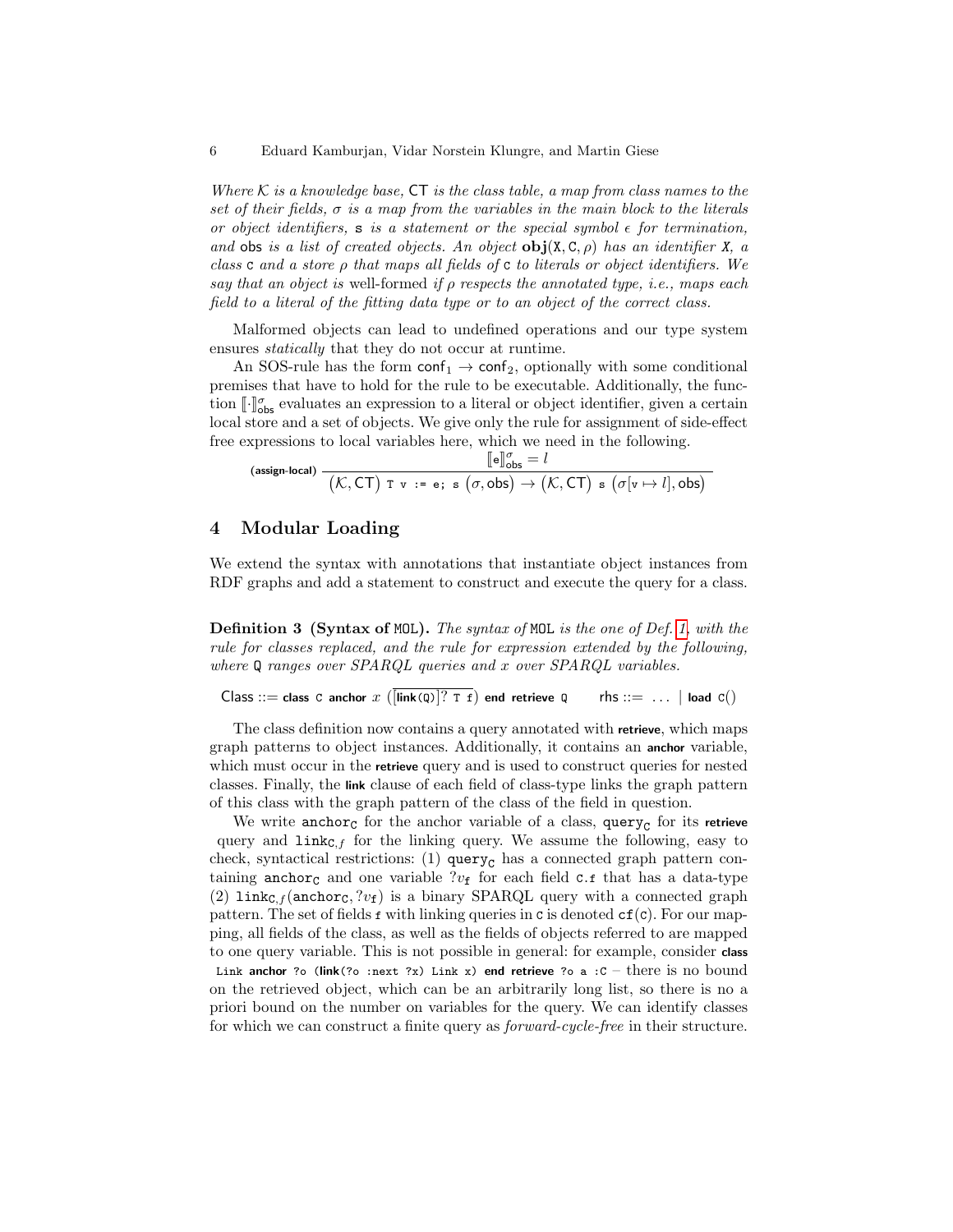A class is forward-cycle-free, if all cycles caused by link clauses between classes can be resolved by considering one of the clauses as the inverse of the others. Forward-cycle-freedom is only needed for eager queries.

Definition 4 (Retrieval Trees and Forward-Cycle-Free Classes). Let C be the set of classes in a program P and  $\mathfrak{G}(P) = (C, L)$  be its retrieval tree with edges  $L \subseteq C \times Q \times C$ . An edge  $(C_1, \mathbb{Q}, C_2)$  is part of L, if  $C_1$  has a field of type  $C_2$  or List  $C_2$  with link query Q. Let  $\mathfrak{G}(P, \mathbb{C})$  be the subgraph of  $\mathfrak{G}(P)$  that is reachable from C.

Given a cycle  $e_1, \ldots, e_n$ , we say that edge  $e_1$  is backwards if  $\mathbb{Q}_1$  is the inverse of  $\mathbb{Q}_2 \circ \cdots \circ \mathbb{Q}_n$ . We say that C is forward-cycle-free if every cycle in  $\mathfrak{G}(P, \mathbb{C})$ contains a backwards edge that does not originate in C, and removal of all the backwards edges turns  $\mathfrak{G}(P, \mathbb{C})$  into a directed acyclic graph, and does not make any node unreachable from C. We denote this graph with  $\mathfrak{R}(P, \mathcal{C})$ .

We omit the  $P$  parameter if the program is understood. We can now define the eager queries for forward-cycle-free classes.

Definition 5 (Eager Queries for Forward-Cycle-Free Classes). The eager query  $eq(c)$  of a forward-cycle-free class c is defined as follows. We set

eq(C) = query<sup>C</sup> ∧ ^ (f,D)∈cf(C) linkC,f[?v<sup>f</sup> \ vf,D] ∧ eq(D)[anchor<sup>D</sup> \ vf,D] 

Where all variables  $v_{f,D}$  are fresh, i.e., do not occur anywhere else. Additionally, we get a set of equalities for the form this. $e = x$  for each backwards edge removed in  $\mathfrak{R}(c)$ , that maps the field of the source of the backlink to the query variable that is used for the target node of the backwards link.

Example 1. The eager query of class Bike in Sec. [2](#page-2-0) results in a query that is transformed into the one of Fig. [1](#page-2-1) by substituting the nested queries. To illustrate forward-cycle-free classes, consider the following variant of the Wheel class.

```
1 class Wheel anchor ?o(
2 Int wheelId, Int last,
3 link(?bike :wheel ?o) Bike bike)
4 end retrieve SELECT ?wheelId ?last WHERE{?o :wheelId ?wheelId; :stamp ?last.}
```
Here, the Wheel class has a link to a Bike instance. However, analyzing the link clauses, we can see that this is a backwards edge: ?bike is always instantiated with the anchor of the outer query when loading Bike. Thus, the additional equalities are this.front.bike  $=$  ?*o* and this.back.bike  $=$  ?*o*.

After constructing the query, it remains to show how we construct an object from a query result. This is done by constructing a store from the variables of the query that are mapped back to their fields. The construction is straightforward, but technically intricate. For the sake of readability, we give it in the technical report [\[9\]](#page-15-8) and define the signature here.

<span id="page-6-0"></span><sup>&</sup>lt;sup>1</sup> We assume that we can reorder the cycle so that the potential backwards edge is always as index 1. We remind that the anchor variable is always the first answer variable of a link query, so the concatenation is indeed well-defined.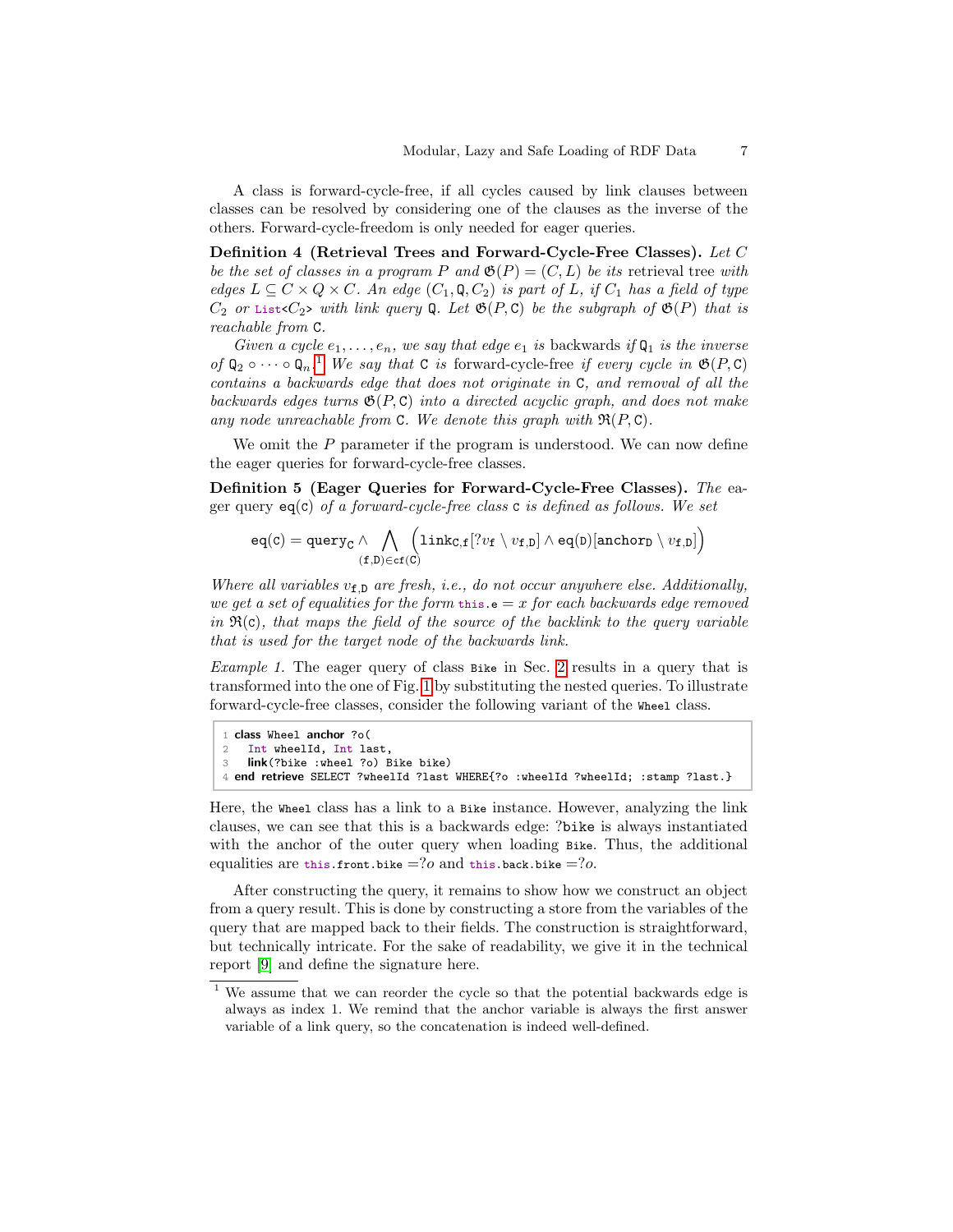Definition 6. Let C be a class and RS a set of answers to its eager query. We denote with  $rs2ob(RS, c)$  the objects (cf. Def. [2\)](#page-4-2) created when instantiating RS.

If neither c nor any class in  $\Re$ (c) has a field of list type, then each answer  $rs \in RS$  corresponds to one instantiated object. To define  $rs2ob(RS, c)$ , we only need to map back from query variables to the field they are associated with and apply the equations generated during query construction for all fields that have no query associated with them. Every class has implicitly a field String uri that is instantiated with the URI of the node mapped from the anchor variable. We require that no blank nodes are mapped to anchors.

To connect with the runtime semantics, we add a rule for load statements that connect query construction and subsequent object instantiation.

Definition 7 (Runtime Semantics). The runtime semantics of MOL is the one of Def. [2,](#page-4-2) extended with the following rule:

 $\frac{\cos^2\theta}{\cos^2\theta}$  (eager)  $\frac{\cos^2\theta}{\cos^2\theta}$  is  $\frac{\cos^2\theta}{\cos^2\theta}$  is  $\frac{\cos^2\theta}{\cos^2\theta}$  is  $\frac{\cos^2\theta}{\cos^2\theta}$  is  $\frac{\cos^2\theta}{\cos^2\theta}$  is  $\frac{\sin^2\theta}{\cos^2\theta}$  is  $\frac{\sin^2\theta}{\cos^2\theta}$  is  $\frac{\sin^2\theta}{\cos^2\theta}$  is  $\frac{\sin^2\theta}{\cos^2\theta}$ 

The rule executes the query in the first premise. It then creates objects for all results  $(obj'')$  and stores them in a list via listOf. The listOf function returns a pair of objects implementing the list (obj') and the name of the head object of the list (X). The load statement is then reduced to an assignment of this head object to the target variable.

We can ensure that all loaded objects are well-formed, i.e., respect the declared types of their field, by checking whether each query variable respects each declared type. To do so, we check whether the query restricted to this variable is contained in the query retrieving all elements of the declared type, respective its OWL equivalent. The TBox is used to approximate the data statically. The proof follows directly from the typing theorem for semantically lifted programs [\[4\]](#page-15-3).

**Theorem 1 (Safety).** Let c be a class. Let  $\varphi = \varphi(c)$  be its eager query and V the set of variables within  $\varphi$  that correspond to data-typed fields. If for each v with data type D, the query containment  $\varphi(v) \sqsubseteq_{\text{er}}^{\mathcal{T}} D$  holds, then each object created from a result from a KB respecting  $\mathcal T$  of eq(c) is well-formed.

Finally, we investigate the case where one node occurs in different results and, thus, corresponds to multiple constructed objects. Consider, e.g., the class class C anchor ?o Int i; retrieve ?o P ?i and the data set o1 P 1. o1 P 2.. This touches a core aspect of the relation between objects, nodes and queries: is an object a container for the results or is it in a bijective relation with some RDF-class? Instead of forcing the developer down one of these roads, we can characterize the situations and provide feedback about the annotated mapping.

<span id="page-7-0"></span>Theorem 2 (Bijective Instantiation for Essentially Functional Classes). A forward-cycle-free class C is essentially functional in a program P, if for all paths in  $\mathfrak{R}(P, \mathsf{C})$  starting in C, the concatenation of the labeling queries is functional, and all data properties of reachable classes are functional.

In the list retrieved from the retrieval query of an essentially functional class, then there is only one object per node in the answers for the outermost anchor.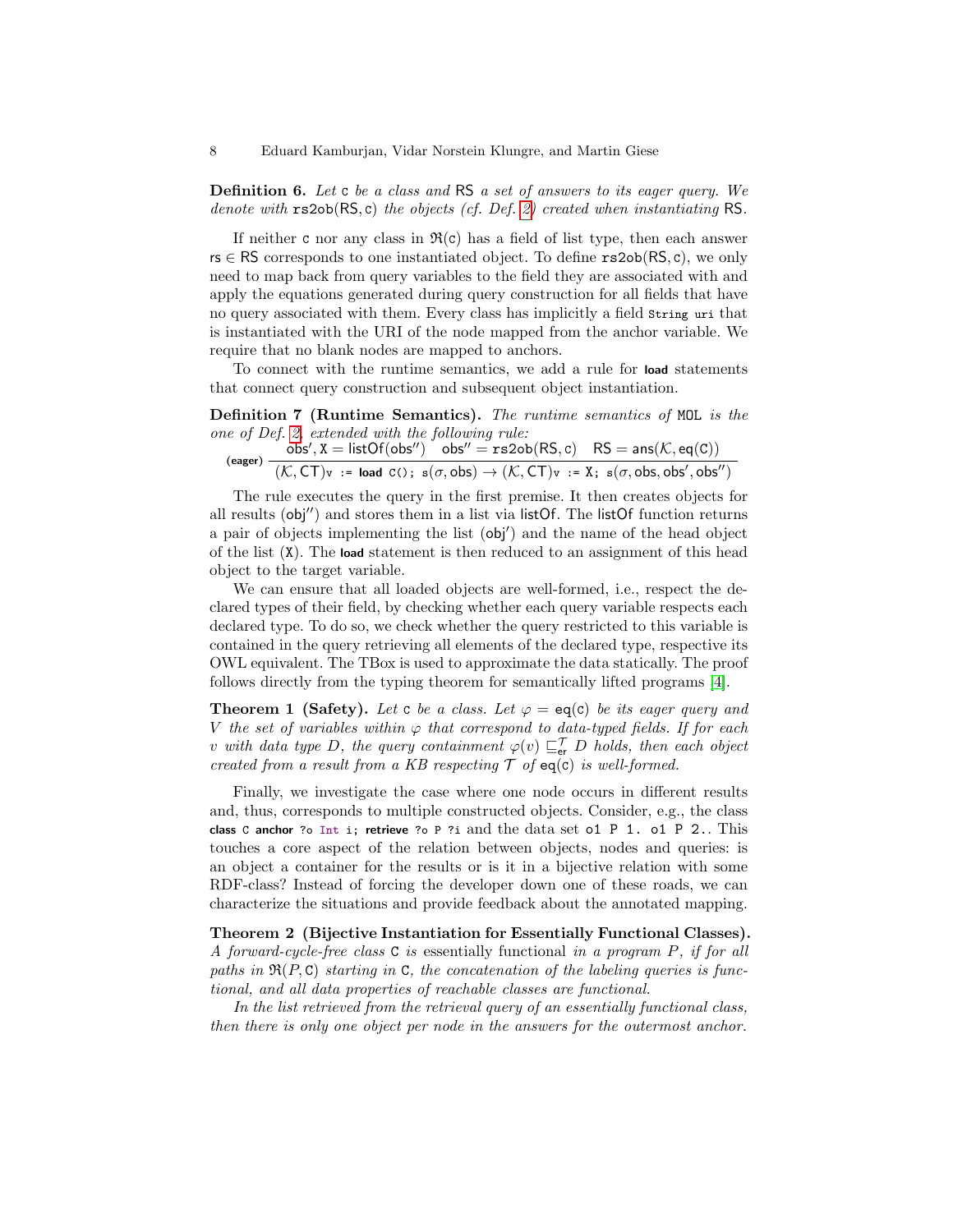The bijection is established for one execution of one query, not globally. As we are only interested in safe and modular loading, we also do not change the knowledge graph if the instances are manipulated by the program. Similarly, new objects created with new are not written into the KB. However, as we will see later, the combination with semantic lifting [\[10\]](#page-15-9) allows us to write as well.

#### <span id="page-8-0"></span>5 Inheritance

We have so far neglected a core element of class-oriented programming: inheritance. Inheritance is, besides the RDFS meta model that defines rdfs:Class recursively and uses meta-classes, one of the critical points where OO and OWL class models diverge. Most programming languages forbid, or at least restrict, multiple inheritance, especially diamond inheritance, which causes problems for methods. Consequently, in OO, one object cannot be an element of several classes which are not subclasses of each other. It is, thus, out of question to try to reconcile the class model of Java-like languages with the class model of OWL. In this section, we extend our programming language to handle inheritance and give two static analyses that catch modeling errors in the retrieving queries.

**Definition 8 (Syntax of MOL**<sup>+</sup>). The syntax of MOL<sup>+</sup> is based on the syntax of MOL, with the definition of classes in Def. [3](#page-5-1) replaced by the following:

<span id="page-8-2"></span>Class ::= class C [extends C]? anchor X  $(\overline{[\text{link(R)}]? T f})$  end retrieve Q

The only change of the syntax is the addition of the extends clause. Semantically, the only change is the generation of the class table CT, which for any class now also includes the fields of all its superclasses. Thus,  $query(c)$  must have the variable for the fields of all its superclasses as well. If D has a clause extends C, then we write  $p \leq c$ . For the transitive closure, we write  $\leq^*$ .

Retrieval Query. Retrieval for a class that has subclasses must respect these subclasses and construct the most specific class, not necessarily the general one written in the program. For example, consider the following program and ABox.

```
1 class C anchor ?o () end retrieve {?o a :Q}
2 class D anchor ?o extends C (Int j)
   end retrieve \{?\circ a : Q. ?\circ : j ?j.\}4 class E anchor ?o extends C (Int k)
5 end retrieve {?o a :Q. ?o :k ?k.}
                                                          obj1 a : Q, obj1 : j 1,obj2 a :Q, obj2 :k 1,
```
<span id="page-8-1"></span>When executing load  $C()$ , one would expect that  $obj1$  is loaded as a D instance, because we can retrieve data for the j field, and, analogously obj2 as a E instance. Running the C query, however does not detect this – it is necessary to adapt our expansion of the retrieval query. Intuitively, we run the queries of the subclasses in OPTIONAL clauses and check during object construction whether a given subclass can be instantiated, by checking whether all variables belonging to this subclass are instantiated. The idea is to put the additional fields in optional clauses of the query and check whether they are instantiated. If they are, one can downcast the created object.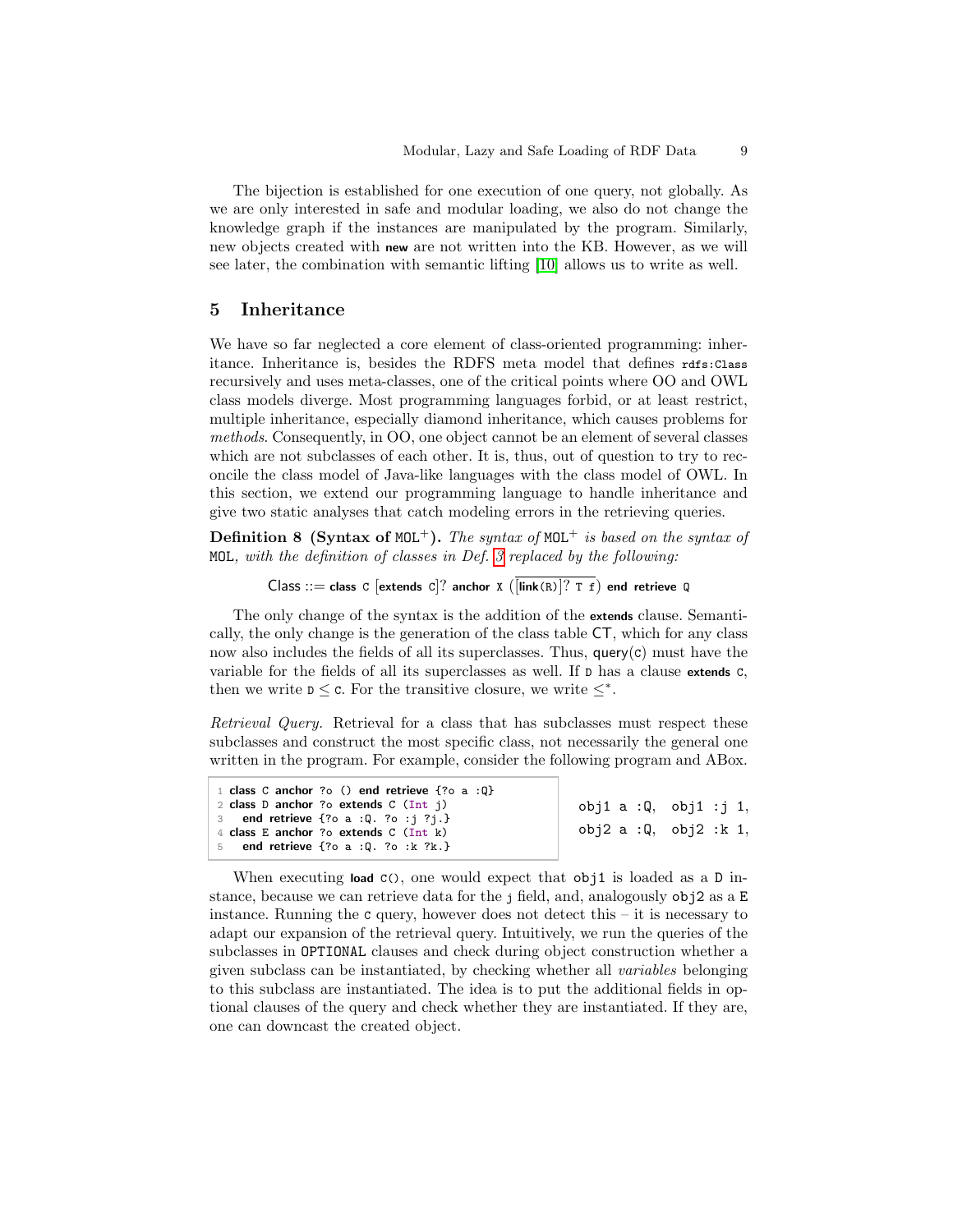10 Eduard Kamburjan, Vidar Norstein Klungre, and Martin Giese

**Definition 9** (Runtime Semantics of  $MOL<sup>+</sup>$ ). Let C be a class with subclasses  $(D_i)_{i \in I}$ . We define the query inheq(c) = query(c)  $\wedge \bigwedge_{i \in I}$  OPTIONAL(inheq( $D_i$ )). The object  $rs2ob^+(rs, c)$  retrieved from a result rs of inheq(c) is constructed as follows. Let  $(E_i)_{i\in J} = \{E \leq^* c\}$  be the set of subclasses of c, such that all fields of  $E_i$  correspond to an assigned variable in rs.

 $rs2ob^+(rs, c) = rs2ob(rs, E)$  for some  $E \in (E_i)_{i \in J}$  where  $rs2ob(rs, E)$  is defined.

The runtime semantics of  $MOL^+$  is the one of LMOL, except that every occurrence of rs2ob is replaced by  $rs2ob^+$ , and every occurrence of query by inheq.

Two unintuitive effects can occur during the retrieval. First, the object instantiation is nondeterministic, and second, it may violate behavioral subtyping.

Unique Retrieval. Nondeterminism occurs if two optionals corresponding to unrelated classes are instantiated. E.g., the ABox  $\{o3 \ a : Q; :j 1; :k 1.\}$  used with the above code. Object **03** can be retrieved as *both* D and E, but in our class model it is not possible for an object to be both. There are four solutions: (1) Introduce a new language mechanism that allows objects to have the fields of two classes without a subtyping relation between them. (2) Define a preference relation, e.g., say that instantiating D is always preferred over instantiating E. (3) Retrieve multiple objects, one for each possible instantiation. (4) Take the least specific class of all possible instantiations, i.e., here: C.

We deem (1) as unpractical as it changes the programming language according to a specific use case and therefore counteracting our aim of easy to use integration of RDF into OO. Similarly, we deem (2) as unpractical as it questionable if such a preference relation is sensible in many applications. Solution (3) leads to a one-to-many relation between loaded objects and anchored nodes, which we consider undesirable. We, thus, use  $(4)$ , but give a static analysis that detects the situation where this design decision may play a role: If the conjunction of the queries for each pair of subclass is unsatisfiable, then the most specific constructed class is uniquely determined.

**Theorem 3 (Unique Retrieval).** Let C be a class with subclasses  $(D_i)_{i \in I}$ . If for all  $D_i, D_k$  with  $j, k \in I, j \neq k$  the query query( $D_i$ )  $\wedge$  query( $D_k$ ) is unsatisfiable, then the function  $rs2ob+(rs, C)$  in Def. [9](#page-8-1) is deterministic.

If the check fails, we can precisely give feedback which two clauses overlap and give the programmer detailed feedback where the mapping between RDF and the MOL<sup>+</sup> class models fails.

Behavioral Subtyping. Given a class c with a direct subclass  $D$ , we must relate their retrieve clauses, such that each retrieved object is also a C object. This is essentially a case of the Liskov principle [\[5\]](#page-15-4) of behavioral subtyping: if a property  $\varphi(x)$  holds for all instances x of class c, then  $\varphi(y)$  must also hold for all instances y of all subclasses of C. In our case, the properties in question are all data class invariants over the fields of the superclass. For example, consider the above example again, but with the definition of D changed to the following: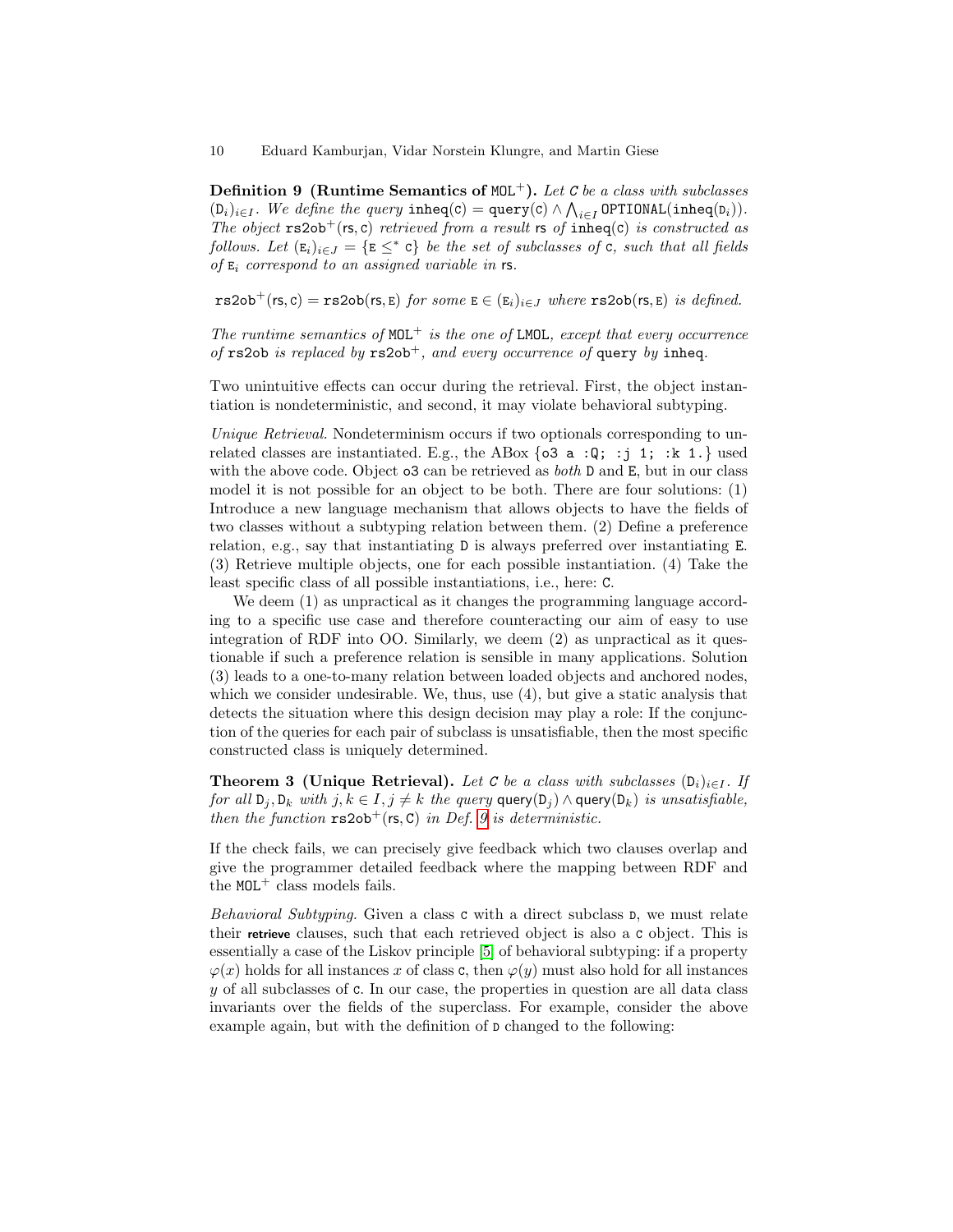1 class D anchor ?o extends C (Int j) end retrieve ... {?o a :R. ?o :j ?j.}

Here, if : R is not a sub-class of :  $\mathbb{Q}$  (in the sense of RDF), then running the query for p will retrieve objects that are not retrieved by the query for c even when restricted to the fields of C.

The Liskov principle for  $MOL<sup>+</sup>$  is reducible to query containment. Given a TBox  $\mathcal{T}$ , we check, if for all KBs respecting some TBox  $\mathcal{T}$  and for all classes, c, b, with  $p \leq c$ , the query of the subclass does not add new instances when restricted to the fields of the superclass.

Theorem 4 (Behavioral Subtyping for MOL<sup>+</sup>). Let C, D be two classes  $D \leq C$ and  $\bar{f}_c$  is the set of fields in the superclass. If for each such pair of classes the query containment  $eq(C)(\bar{f}_C) \sqsubseteq^{\mathcal{T}} eq(D)(\bar{f}_C)$  holds, then

 $\{rs2ob(rs, C) \mid rs \in ans(\mathcal{K}, eq(C))\} \subseteq \{rs2ob(rs, C) \mid rs \in ans(\mathcal{K}, eq(D))\}$ 

# <span id="page-10-0"></span>6 Lazy Loading

We now extend  $MOL<sup>+</sup>$  to LMOL by introducing a lazy loading mechanism. Lazy loading splits the eager query into several subqueries, of which some are delayed and only executed on demand, as has advantages for usability and performance.

First, it gives the programmer very precise control over the used data. Instead of loading all possible data that may be used, it enables to load data as it is indeed used. In our running example, it may depend on the data loaded for the Bike instance whether the front or back wheel must be investigated. This condition may not be (easily) encodable in the query, or indeed not be known upfront and depend on user input or data loaded from other sources. For example, the following program accesses three bikes, but only two wheels: the front wheel of the second result and the back wheel of the third one.

List<Bike> 1 := load Bike(); 1[0].id; 1[1].front.id; 1[2].back.id

It is easy to see how in a more complex language one can decide which wheel to access based on prior data. Lazy loading can thus solve the problem of loading data that is not required in the application.

Second, lazy loading decouples modeling the data mapping from writing the query for a specific optimization: the programmer can be more generous in data modeling, as the specialization to a specific computation occurs at runtime.

Syntactically, we add futures to the types and a statement to resolve them.

**Definition 10 (Syntax of LMOL).** The syntax of LMOL is the syntax of MOL<sup>+</sup> of Def. [8,](#page-8-2) with the following extensions for types and right-hand-side expressions:

 $T ::= ... |$  QFut< $C$ > rhs ::= ... | load e

Intuitively, a future is a delayed expression, in our case a query. We use explicit futures here [\[11\]](#page-15-10) that must be explicitly resolved. For resolving, we reuse the load keyword: a load e expression takes an expression e of QFut<C> type and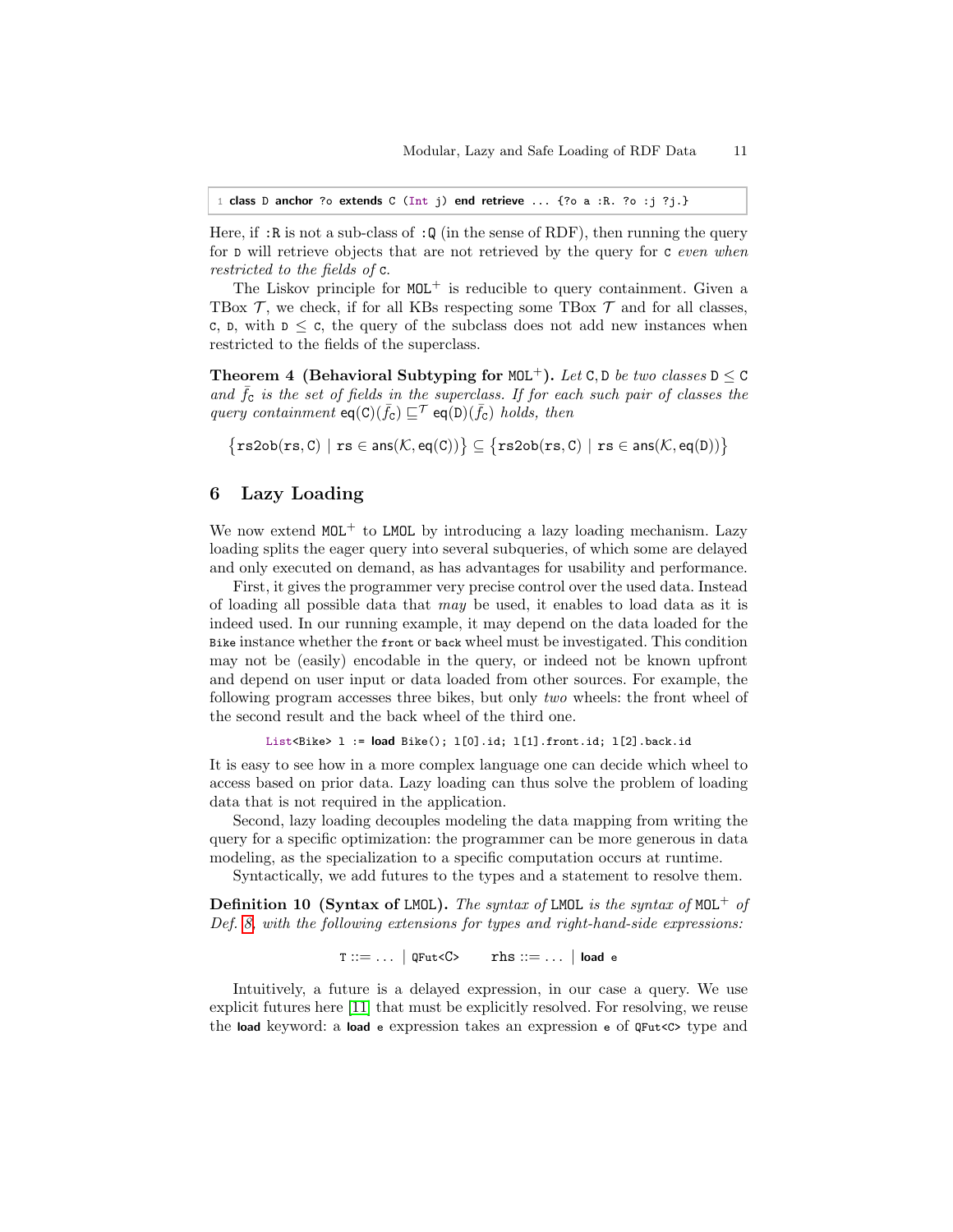12 Eduard Kamburjan, Vidar Norstein Klungre, and Martin Giese

returns an expression of List<C> type – the results of executing the delayed query.<sup>[2](#page-11-0)</sup> A future field cannot be a backwards edge.

Next, we augment the runtime with the required elements for futures. Anchor maps keep track of the variable instantiations of the previously executed queries.

Definition 11 (Runtime Configurations of LMOL and Lazy Queries). Runtime configurations are extended as follows. Let F be the set of future identifiers, a subset of the object identifiers, and A the set of anchor map identifiers, which is disjoint to the set of object identifiers. Let Q range over SPARQL queries and object identifiers.

> conf ::= $(\mathcal{K}, \mathsf{CT})$  s  $(\sigma, \mathsf{obs}?\mathsf{futs}?\mathsf{acs}?\mathsf{)}$ futs ::=fut(F, A, Q) | futs futs acs ::=  $ac(A, A)$  | acs acs

where A are maps from RDF literals to object identifiers. Additionally,  $\sigma$  and all stores  $\rho$  may map to future identifiers  $F$ . The lazy query of a class is defined analogous to its eager query, except that none of the queries of the fields with future type are executed. Only the linking queries are executed.

$$
\texttt{lq}(c) = \texttt{query}_C \wedge \bigwedge_{(f,D) \in \texttt{cf}(C)} \Bigl(\texttt{link}_{C,f}[\texttt{?}v_f \setminus v_{f,D}]\Bigr)
$$

Object instantiation is analogous and described in the technical report. The main differences are that (1) the fields of future type are instantiated with runtime futures, whose query is the query of the class enhanced with the link query where the anchor variable is replaced by its instantiation, and that (2) an anchor map is used as an additional parameter. The anchor map keeps track of all instantiations so far. Instantiation for lazy class loading  $lrs2ob(RS, c)$  thus takes an answer set RS and the class C as input and returns a set of objects, a set of futures and an anchor map. Lazy instantiation for the inner queries,  $11rs2ob(RS, c, \mathcal{A})$ takes additionally an anchor map as input. It returns a set of objects and a set of futures, as well as a modified anchor map with added bindings.

Definition 12 (Runtime Semantics of LMOL). The rule for load C() is almost the same as (eager), except that we use lq instead of eq. It is given in the technical report. The rule for load e is as follows:

(lazye)  $\frac{\lbrack\!\lbrack\bullet\rbrack\!\rbrack_{obs} = F \quad RS = ans(\mathcal{K}, \mathbb{Q}) \quad obs', X = listOf(obs'') \quad obs'', futs', asc' = 11rs2ob(RS, c, \mathcal{A})}{(\mathcal{K}, CT)_v := load e; s(\sigma, obs, futs, fut(F, A, \mathbb{Q}), asc, ac(A, \mathcal{A}))}$  $\rightarrow$   $(K, CT)v := X; s(\sigma, obs, obs', obs'', futs, futs', acs, acs')$ 

The rules work analogously: First, the lazy query (either by constructing it for the class, or by reading it from the future) is executed. Then objects and futures are instantiated for its results and the anchor map is updated. Finally, the objects are stored in a list and all created constructs are added to the state.

<span id="page-11-0"></span><sup>&</sup>lt;sup>2</sup> We refrain from introducing (a) expressions for resolved futures and (b) lazy loading of the result list. Both is standard and orthogonal to lazy loading within one result.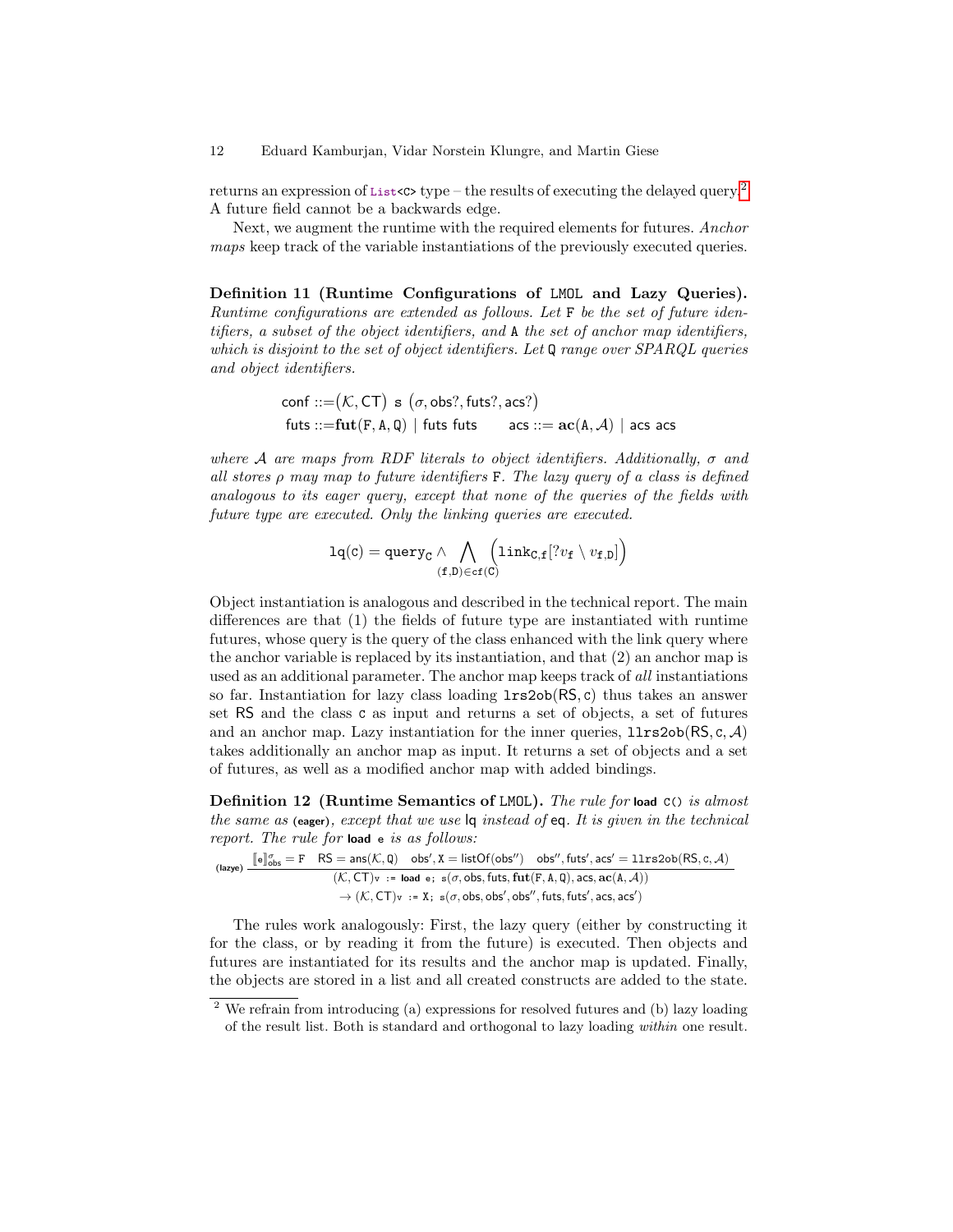To be clear, we do not save the result when resolving a future, so a future might be resolved multiple times. The mechanism to avoid this is straightforward [\[6\]](#page-15-5) and would only obfuscate our contribution.

**Theorem 5.** For forward-cycle-free classes C, such that every class in  $\mathfrak{R}(P, \mathcal{C})$ has only data-type and list-type fields,  $MOL^+$  and LMOL load the same results, i.e., if all futures are resolved, then the objects in the list of the first load C() contain the same elements, except with one fut reference in every list field.

For general classes, LMOL can load more or less data. As an example for more data, consider that futures can be used to encode streams [\[12\]](#page-15-11), and thereby load an unbounded number of objects within one result of the overall query. For less data, consider a knowledge base where the bike instances have no stored wheels. Executing the eager query will return no bikes, but executing the lazy query will return all the bikes, with empty lists for their wheels.

# <span id="page-12-0"></span>7 Evaluation

The on-going implementation is available as open-source software. LMOL is implemented as an interpreter that takes a LMOL file, and a RDF file for external data as input. The interpreter, including the experiments described below, is available under <https://github.com/Edkamb/SemanticObjects/tree/lazy>.

To assess the runtime overhead and memory consumption caused by delaying parts of the query through futures, which reduce the possibilities of the DBMS for query optimization, we run the following experiment. We generate  $n$  classes of the form class  $C_i$ (Int  $f_i$ ,  $C_{i+1}$  next) end with the obvious link and retrieval query, as well as a lazy version of the same form with fields  $QFut < C_{i+1}$  next. We consider two scenarios: scenario 1 uses a dataset with two loadable nodes  $a_i, b_i$  of each class  $c_i$ , with links from  $a_i$  to  $a_{i+1}$  and  $b_i$  to  $b_{i+1}$ , making two paths of length n. Scenario 2 has additional links from  $a_i$  to  $b_{i+1}$  and  $b_i$  to  $a_{i+1}$ , leading to  $2^n$ possible paths. We evaluate how fast it is to load every possible node into the OO structure and compare three runs for each scenario: one with the eager query, and two with the lazy query, which uses the delay to remove duplicate objects based on their URI before running the next query: The first lazy run accesses only the first class, the second accesses the last class. Fig. [3](#page-13-1) shows the results. As expected, there is no performance gain for the simple scenario, but a considerable one for the one with more interconnected data, especially when only parts of the data is accessed. For a class chain of  $n = 18$ , eager evaluation requires 18s, while lazy evaluation with fine-grained control requires 2.6s if only half of the chain is accessed  $(-85\%)$ . For higher n, eager evaluation runs out of heap space. Memory consumption behaves, as expected, like the time consumption.

To confirm that our approach indeed simplifies the design of realistic queries, we remodeled the queries used to access the Slegge database of Equinor of subsurface exploration data [\[13\]](#page-15-12). The aim of this is to show that our system enables reuse and forward-cycle-free classes are not a strong restriction. We remodeled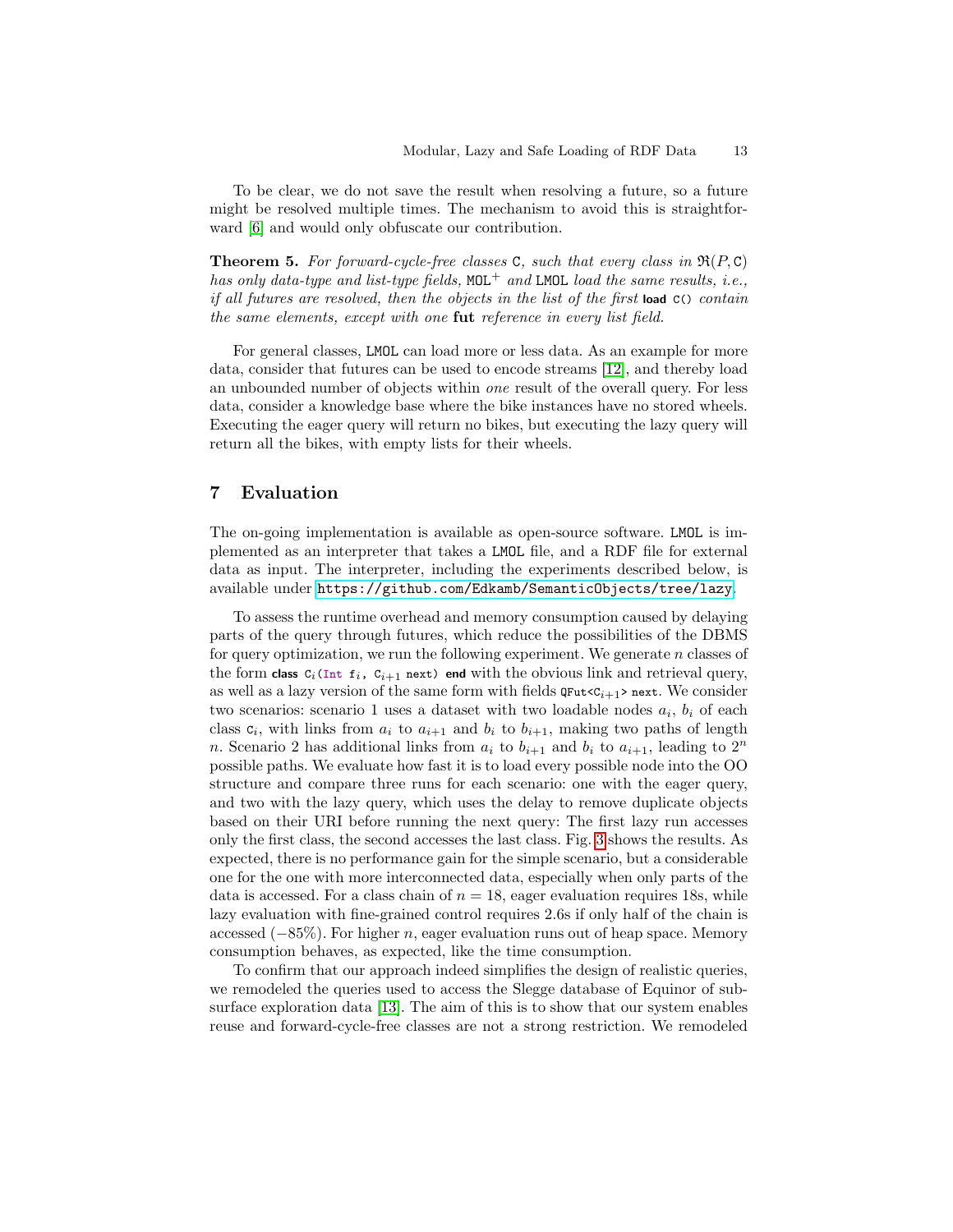

<span id="page-13-1"></span>**Fig. 3.** Runtime comparison of eager loading and lazy loading with fine-grained control.

the 8 SPARQL queries for the main, first information need of Slegge need using LMOL in a class structure of 21 classes, each corresponding to a reusable pattern or original query. The code below is a representative excerpt. The eager queries for WBQ1 and WBQ3 correspond to one of the original Slegge queries, which all retrieve wellbores based on different criteria. WBQ1 and WBQ3 only differ in restrictions on the interval, encoded in different classes (SZ13 and DepthSZ). All other parts of the queries, e.g. the wellbore name, are shared through common superclasses.

```
class WBWithName extends WB anchor ?w ( String name )
2 end retrieve "?w a :Wellbore. ?w :name ?name."
3 class WBQ1 extends WBWithName anchor ?w (
  link("?w :wellboreInterval ?int.") SZ13 int, ..) end ..
5 class WBQ3 extends WBWithName anchor ?w (
  link("?w :wellboreInterval ?int.") DepthSZ int, ..) end ..
```
# <span id="page-13-0"></span>8 Related Work

LMOL is implemented on top of the semantic lifting language SMOL. Semantic lifting [\[10\]](#page-15-9) also integrates OO and RDF: It exports a program state and allows to query it then, thus realizing data writes through state change. Consequently, an RDF graph can be changed in any way using LMOL/SMOL.

LMOL is the first language with modular queries and lazy evaluation for RDF data. In the following, we discuss other approaches that connect OO programming and RDF data. Frameworks like Apache Jena [\[14\]](#page-15-13) or RDF4J [\[15\]](#page-15-14) connect OO programming and RDF as well, but do not connect the object models.

The impedance mismatch for relational databases has been extensively studied for several decades [\[1\]](#page-15-0) and we refer to Ireland [\[16\]](#page-15-15) for a comprehensive discussion. It is worth noting that one of the systems to connect OO with relational databases, the LINQ [\[17\]](#page-15-16) framework for .Net, has been extended to RDF [\[18\]](#page-15-17). LINQ provides its own query language, which is mapped to different storage endpoints, and provides no safety mechanisms or lazy evaluation. The query is not modular and provided at the loading statement. For RDF, impedance mismatch has been explored, starting with Goldman [\[19\]](#page-15-18) and the Go! language [\[20\]](#page-15-19). An in-depth discussion is given in the survey of Baset and Stoffel [\[3\]](#page-15-2).

The most common approach taken is to relate OWL concepts to OO classes directly. For example, Leinberger et al. [\[21\]](#page-16-0) use a special query language to load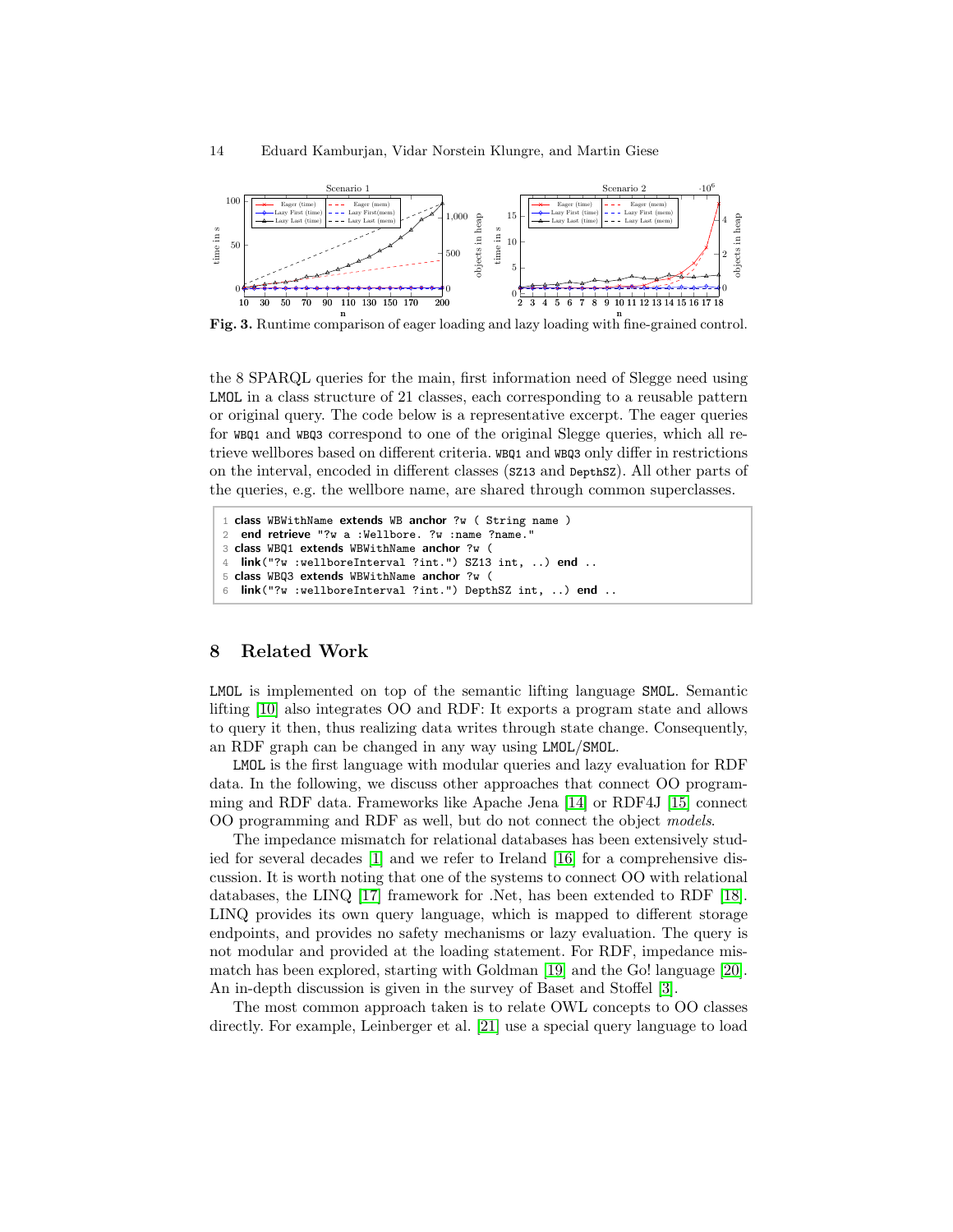RDF data into an OO language by relating OWL concepts to OO types. Their query language is typable and translates into SPARQL. In contrast, LMOL supports full SPARQL and does not require the user to learn an additional query language. Owl2Java [\[22\]](#page-16-1), Agogo [\[23\]](#page-16-2) or ActiveRDF [\[24\]](#page-16-3) are similar approaches, suffering from the impedance mismatch. They all generate OO classes based on some RDF schema for a certain target language and establish a direct connection this way, where only certain RDF schemata are allowed. In contrast, we give a way to detect whether the defined mapping establishes a one-to-one correspondence in the results of one query (Thm. [2\)](#page-7-0) to help the programmer.

While our approach embraces the semantic gap between OO and RDF object models, and the approaches so far attempt to bridge it, Eisenberg and Kanza [\[2\]](#page-15-1) attempt a unification in a programming model that treats RDF individuals as program primitives. This essentially imports the RDF object model into the programming language, and the authors do not discuss typing. Indeed, they present their approach for Ruby, with a loose object model using dynamic duck typing.

As for type checking, Seifer et al. [\[25\]](#page-16-4) give a system where DL concepts are types and that requires to type check the SPARQL query itself. In contrast, the entailment-based system we use is more modular: we do not have any restrictions on the used SPARQL subset. Furthermore, we do not entangle type checking in the impedance mismatch by mixing concepts and types.

Leinberger [\[26\]](#page-16-5) gives an extended type system based on SHACL and shape containment, instead of SPARQL and query containment. That approach focuses on ensuring the existence of data that is loaded and is neither modular nor supports lazy evaluation, as the semantic gap is only considered at the interface.

#### 9 Conclusion

We have presented a connection between RDF and OO programming that maintains and embraces the semantic gap between the underlying inheritance mechanisms and object models, and allows modular data modeling, data access and type safety checks. Our approach is the first to explore lazy evaluation of SPARQL queries within a single answer and the first to formally define a Liskov principle for a connection of OO and RDF. Our evaluation shows that lazy evaluation leads to significant performance gains for loading of complex data.

We plan to generalize our prototype to a static tool for a mainstream programming language and increase its expressive power by (1) using a Option<C> type that maps to optionals in the retrieval query and (2) allowing the load statement to take an additional parameter that defines additional constraints.

Acknowledgments This work was supported by the RCN via PeTWIN (294600). The authors thank Dirk Walther for motivating this work and the anonymous reviewers for the constructive feedback.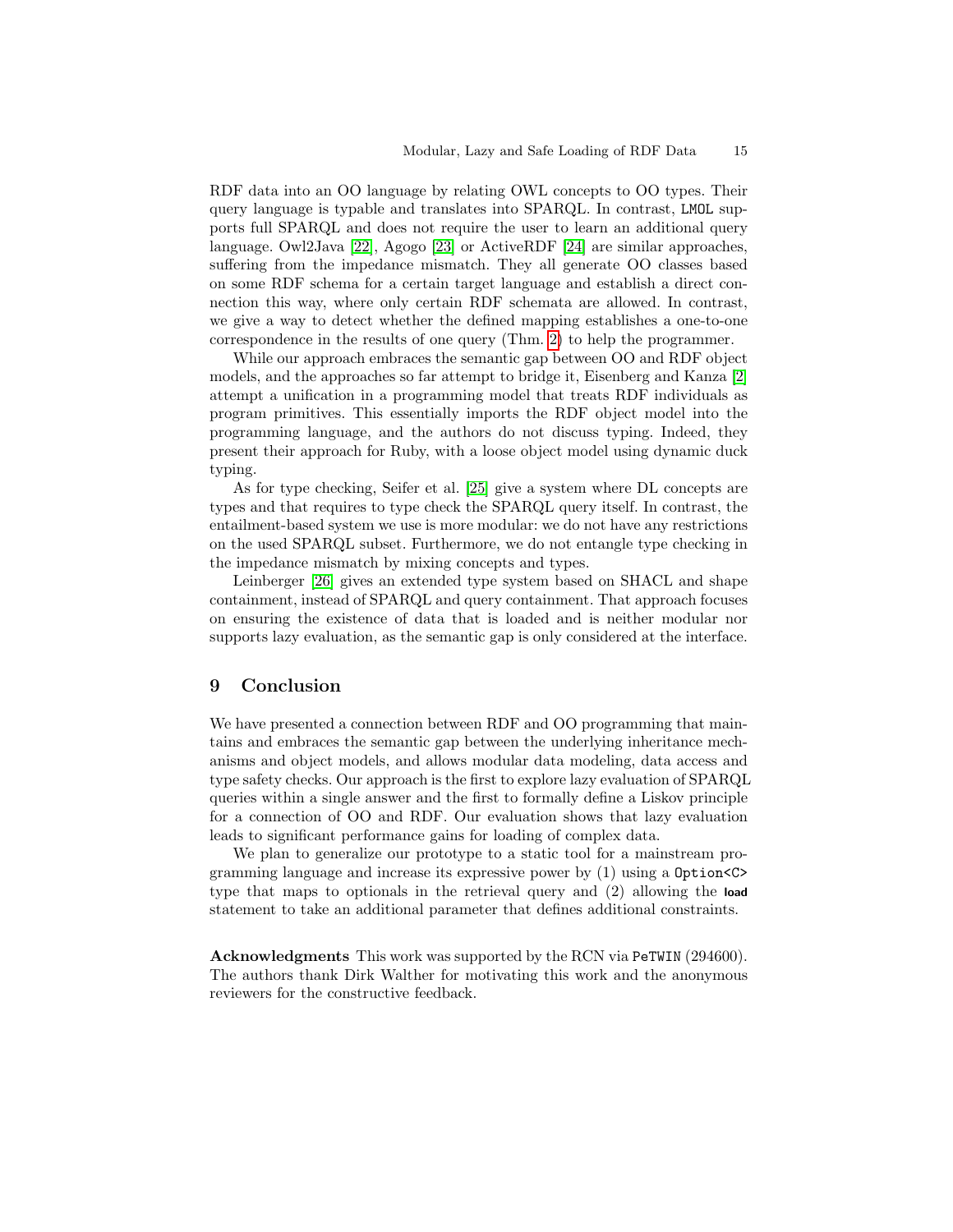### References

- <span id="page-15-0"></span>1. George P. Copeland and David Maier. Making smalltalk a database system. In Beatrice Yormark, editor, SIGMOD, pages 316–325. ACM Press, 1984.
- <span id="page-15-1"></span>2. Vadim Eisenberg and Yaron Kanza. Ruby on semantic web. In ICDE, pages 1324–1327. IEEE Computer Society, 2011.
- <span id="page-15-2"></span>3. Selena Baset and Kilian Stoffel. Object-oriented modeling with ontologies around: A survey of existing approaches. Int. J. Softw. Eng. Knowl. Eng., 28(11-12):1775– 1794, 2018.
- <span id="page-15-3"></span>4. Eduard Kamburjan and Egor V. Kostylev. Type checking semantically lifted programs via query containment under entailment regimes. In Description Logics, volume 2954 of CEUR Workshop Proceedings. CEUR-WS.org, 2021.
- <span id="page-15-4"></span>5. Barbara Liskov and Jeannette M. Wing. A behavioral notion of subtyping. ACM Trans. Program. Lang. Syst., 16(6):1811–1841, 1994.
- <span id="page-15-5"></span>6. Robert H. Halstead Jr. Multilisp: A language for concurrent symbolic computation. ACM Trans. Program. Lang. Syst., 7(4):501–538, 1985.
- <span id="page-15-6"></span>7. Henry G. Baker and Carl Hewitt. The incremental garbage collection of processes. In James Low, editor, Proceedings of the 1977 Symposium on Artificial Intelligence and Programming Languages, USA, August 15-17, 1977, pages 55–59. ACM, 1977.
- <span id="page-15-7"></span>8. Gordon Plotkin. A structural approach to operational semantics. J. Log. Algebr. Program., 60-61, 2004.
- <span id="page-15-8"></span>9. Eduard Kamburjan, Vidar Norstein Klungre, and Martin Giese. Never mind the semantic gap: Modular, lazy and safe loading of rdf data (technical report). Research report 502, Dept. of Informatics, University of Oslo, March 2022.
- <span id="page-15-9"></span>10. Eduard Kamburjan, Vidar Norstein Klungre, Rudolf Schlatte, Einar Broch Johnsen, and Martin Giese. Programming and debugging with semantically lifted states. In ESWC, volume 12731 of LNCS, pages 126–142. Springer, 2021.
- <span id="page-15-10"></span>11. Frank S. de Boer, Vlad Serbanescu, Reiner Hähnle, Ludovic Henrio, Justine Rochas, Crystal Chang Din, Einar Broch Johnsen, Marjan Sirjani, Ehsan Khamespanah, Kiko Fernandez-Reyes, and Albert Mingkun Yang. A survey of active object languages. ACM Comput. Surv., 50(5):76:1–76:39, 2017.
- <span id="page-15-11"></span>12. Keyvan Azadbakht, Frank S. de Boer, Nikolaos Bezirgiannis, and Erik P. de Vink. A formal actor-based model for streaming the future. Sci. Comput. Program., 186, 2020.
- <span id="page-15-12"></span>13. Dag Hovland, Roman Kontchakov, Martin G. Skjæveland, Arild Waaler, and Michael Zakharyaschev. Ontology-based data access to slegge. In  $ISWC(2)$ , volume 10588 of LNCS, pages 120–129. Springer, 2017.
- <span id="page-15-13"></span>14. Apache Foundation. Apache jena. <https://jena.apache.org/>.
- <span id="page-15-14"></span>15. Eclipse Foundation. Eclipse RDF4J. <https://rdf4j.org/>.
- <span id="page-15-15"></span>16. Jon Christopher Ireland. Object-relational impedance mismatch : a framework based approach. PhD thesis, Open University, Milton Keynes, UK, 2011.
- <span id="page-15-16"></span>17. Erik Meijer, Brian Beckman, and Gavin M. Bierman. LINQ: reconciling object, relations and XML in the .net framework. In SIGMOD, page 706. ACM, 2006.
- <span id="page-15-17"></span>18. Andrew Matthew. LINQtoRDF, 2006. https://code.google.com/archive/p/linqtordf/.
- <span id="page-15-18"></span>19. Neil M. Goldman. Ontology-oriented programming: Static typing for the inconsistent programmer. In ISWC, volume 2870 of LNCS, pages 850–865. Springer, 2003.
- <span id="page-15-19"></span>20. Keith L. Clark and Frank G. McCabe. Ontology oriented programming in go! Appl. Intell., 24(3):189–204, 2006.